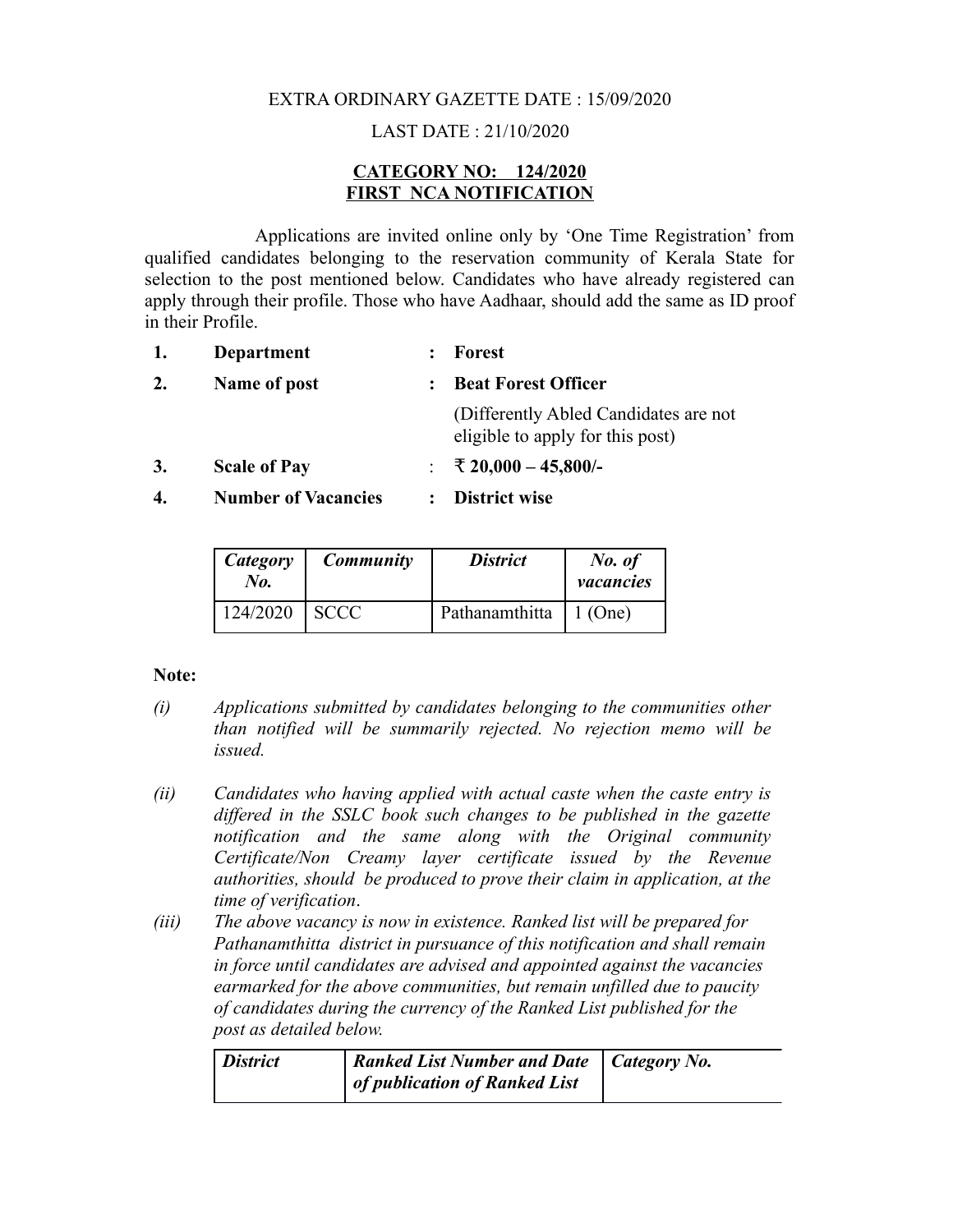| Pathanamthitta   $161/17/DOH$ dtd 31.01.2017 | 1001/2016 |
|----------------------------------------------|-----------|
|                                              |           |

- *(iv)* The name, age limit and qualifications of this post has been prescribed as per the G.O(P)No. 60/2010/F & WLD dated 30.08.2010 (SRO No. 861/2010) and G.O(P)No. 84/2014/F & WLD dated 20.09.2014 (SRO No. 574/2014).
- **5. Method of Appoint ment : Direct Recruitment** (from candidates belonging to SCCC community only)
- **6. Age** : **1) 19-33**. Candidates born between 2.1.1987 and 1.1.2001 are eligible to apply for this post (Both dates included).
	- **2) 19- 35.**Candidates belonging to Scheduled Caste Converted Christian Community , who have converted to Christianity from SC after attaining 18 years and children of such parents ie. Candidates born between 02.01.1985 and 01.01.2001 are eligible to apply for this post (Both dates included)

*(For other conditions regarding age relaxation, please see Para (2) of the General Conditions except Para 2(i) under Part II of this notification.)*

# **7. Qualifications :-**

# 1 **Educational Qualifications**

 Pass in Plus Two Examination conducted by the Board of Higher Secondary Education, Government of Kerala or Equivalent examination recognized by Government of India or Government of Kerala.

*Note 1:KS & SSR Part II Rule 10(a)(ii) is applicable.*

 *2.Candidates who have applied with equivalent qualification instead of qualification mentioned in the notification, should produce the relevant Government order to prove their qualifications equivalency at the time of verification.*

2 Male/Female candidates should possess the following qualifications also.

# **a) Male Candidates**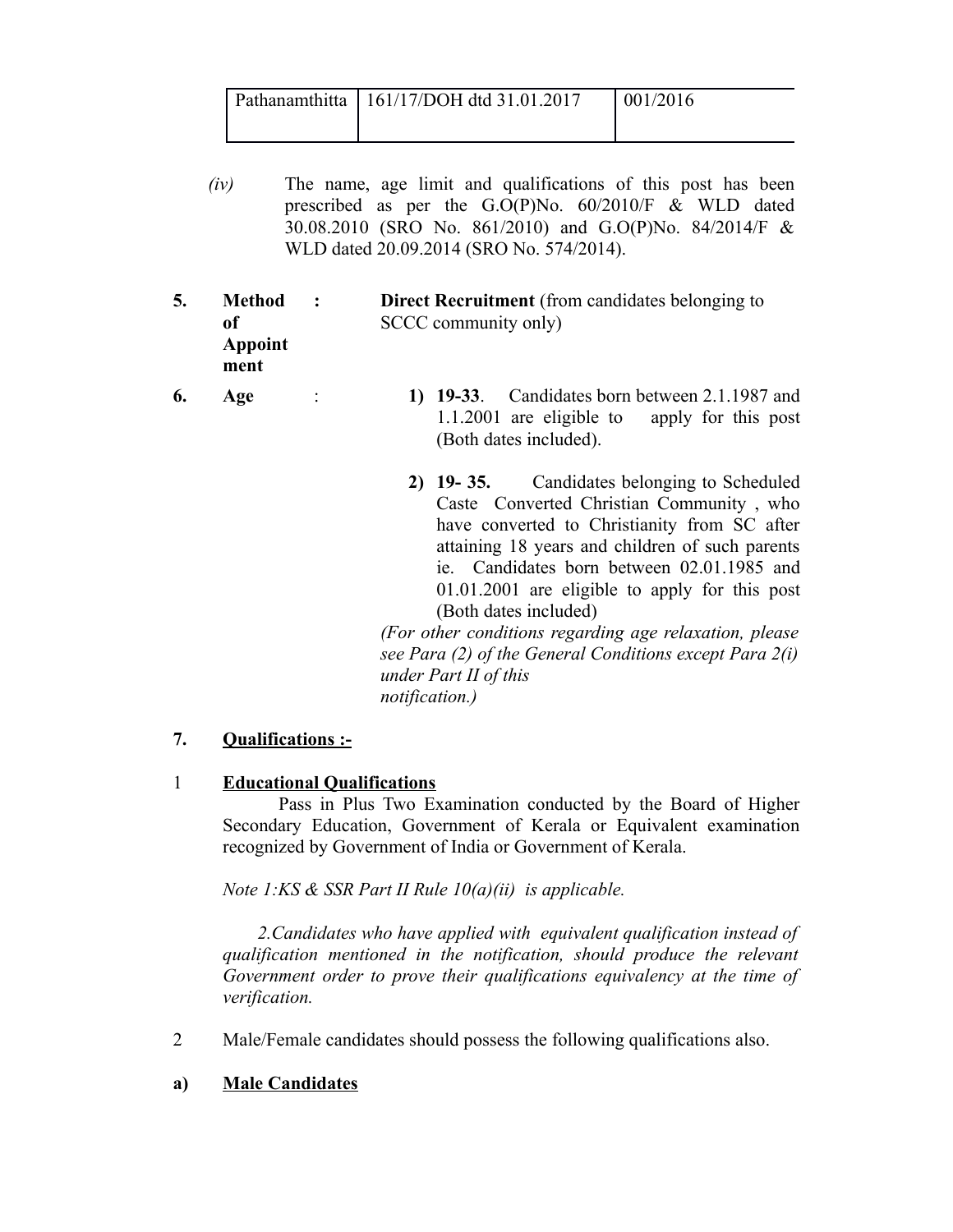#### (i) **Physical Standards**:

Height-A minimum of 168 cms, Chest-A minimum of 81cms around the chest and must have an expansion of 5 cms on full inhalation.

(ii) **Physical Efficiency Test**: All the male candidates must qualify in any of the **Five** events out of the **Eight** events specified below of the National Physical Efficiency one star standard test.

| <b>Sl. No.</b><br>1. | Events<br>100 Meters Run           | <b>One Star Standards</b><br>14 Seconds |
|----------------------|------------------------------------|-----------------------------------------|
| 2.<br>3.             | High Jump<br>Long Jump             | 132.2 cm<br>457.2 cm                    |
| 4.                   | Putting the Shot (7264)<br>grams)  | 609.6 cm                                |
| 5.                   | Throwing the cricket ball          | 6096 cm                                 |
| 6.                   | Rope Climbing (only with<br>hands) | 365.80 cm                               |
| 7.                   | Pull Ups or chinning               | 8 times                                 |
| 8.                   | 1500 Meter Run                     | 5 minutes 44 Seconds                    |

(iii) **Endurance Test:** All male candidates shall successfully complete an endurance test of running 2 Kilometres in 13 minutes.

# b) **Female Candidates**

- (i) **Physical Standards**: Height-A minimum of 157 cms
- (ii) **Physical Efficiency Test**: All the Female candidates must qualify any of the **Five** events out of the **Nine** events specified below of the National Physical Efficiency one star standard test.

| Sl. No. | <b>Events</b>                          | <b>One Star Standards</b> |
|---------|----------------------------------------|---------------------------|
| 1.      | 100 Meters Run                         | 17 Seconds                |
| 2.      | High Jump                              | $106 \text{ cm}$          |
| 3.      | Long Jump                              | 305 cm                    |
| 4.      | Putting the Shot (4000)                | $400 \text{ cm}$          |
|         | grams)                                 |                           |
| 5.      | 200 Metre Run                          | 36 Seconds                |
| 6.      | Throwing the throw ball                | 1400 cm                   |
| 7.      | Shuttle Race $(4 \times 25 \text{ m})$ | 26 seconds                |
| 8.      | Pull Ups or chinning                   | 8 times                   |
| 9.      | Skipping (One Minute)                  | 80 times                  |
|         |                                        |                           |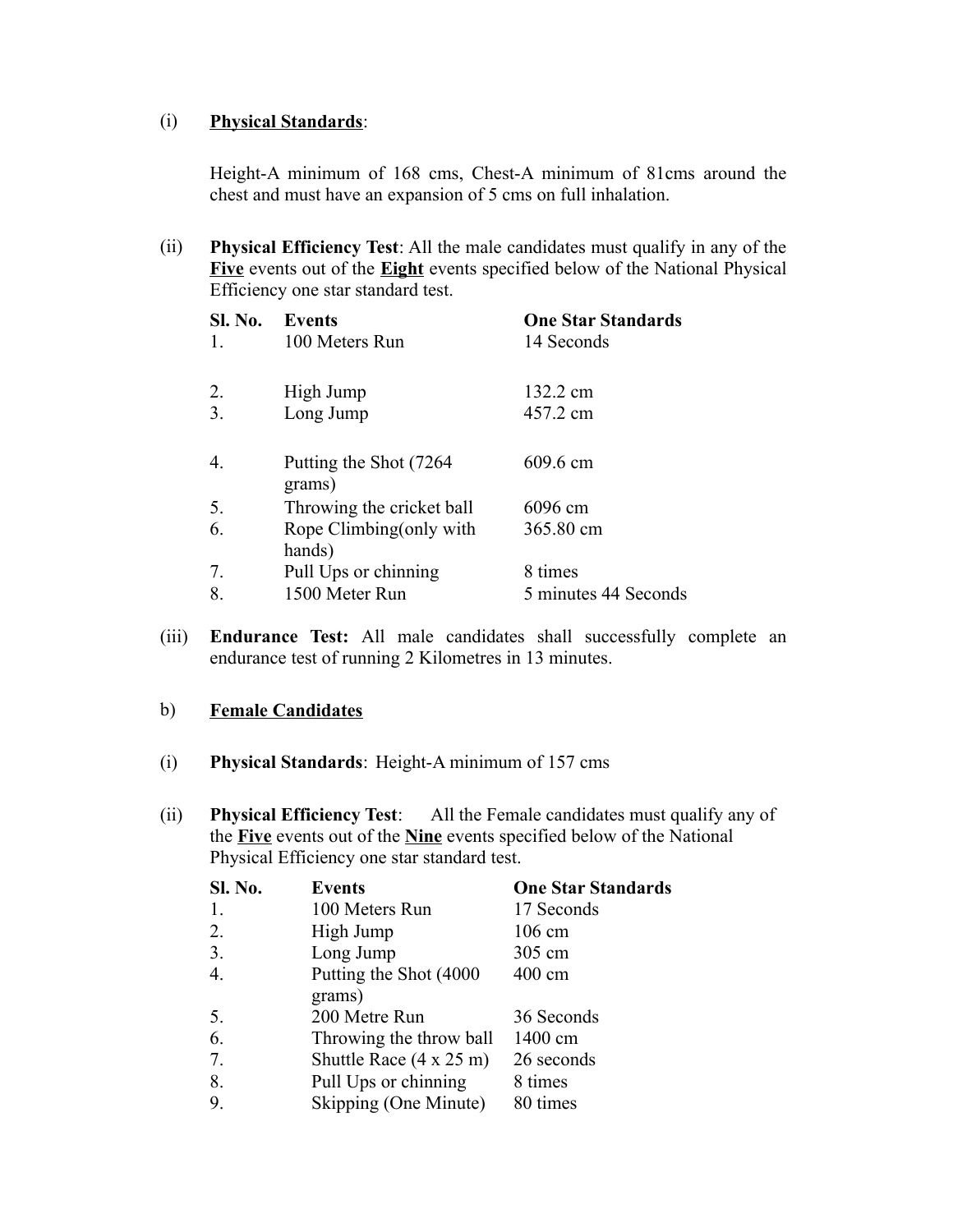(iii) **Endurance Test:** All female candidates shall successfully complete an endurance test of running 2 Kilometres in 15 minutes.

Note: Physical Measurement of the candidate will be taken prior to the Physical Efficiency Test or Endurance Test and those who do not possess the prescribed Physical Measurement at that time will not be admitted for the Physical Efficiency Test or Endurance Test. If accidents or injuries happen to a candidate while participating in the Physical Efficiency Test/Endurance Test, he/she will not be given further chance to participate in the test.

#### (3) **Medical Standards**

Both male and female candidates must possess medical standards prescribed below.

- (i) **Ear:** Hearing should be perfect.
- (ii) **Eye**: Must be certified to possess visual standards specified below without glass.

|               |                      | <b>Right Eye</b>        | <b>Left Eve</b> |
|---------------|----------------------|-------------------------|-----------------|
| a)            | Distant Vision       | $6/6$ Snellen           | 6/6 Snellen     |
| b)            | <b>Near Vision</b>   | 0.5 Snellen 0.5 Snellen |                 |
| $\mathbf{c})$ | <b>Colour Vision</b> | Normal                  |                 |
| d)            | Night Blindness      | Nil                     |                 |

(iii) **Muscles and joints**: No paralysis and all joints with free movements.

(iv) **Nervous System**: Perfectly normal and free from any infectious diseases.

*Note*: Each eye must have a full field of vision. Colour blindness, squint or any morbid conditions of the Eye or lids of either eye will be deemed to be a disqualification. Must be free from apparent physical defects like Knockknee, Flat Foot, Vericose vein, Bow legs, Deformed limbs, irregular and protruding tooth, Defective speech and hearing.

 Candidates should produce a medical certificate in original in the form prescribed hereunder certifying to their physical fitness and eye sight without glass at the time of Physical Efficiency Test/Endurance Test. Medical Certificate should be one obtained from a Medical Officer under the Government not below the rank of an Assistant Surgeon/Junior Consultant. This Medical Certificate shall be uploaded in the profile of the candidate and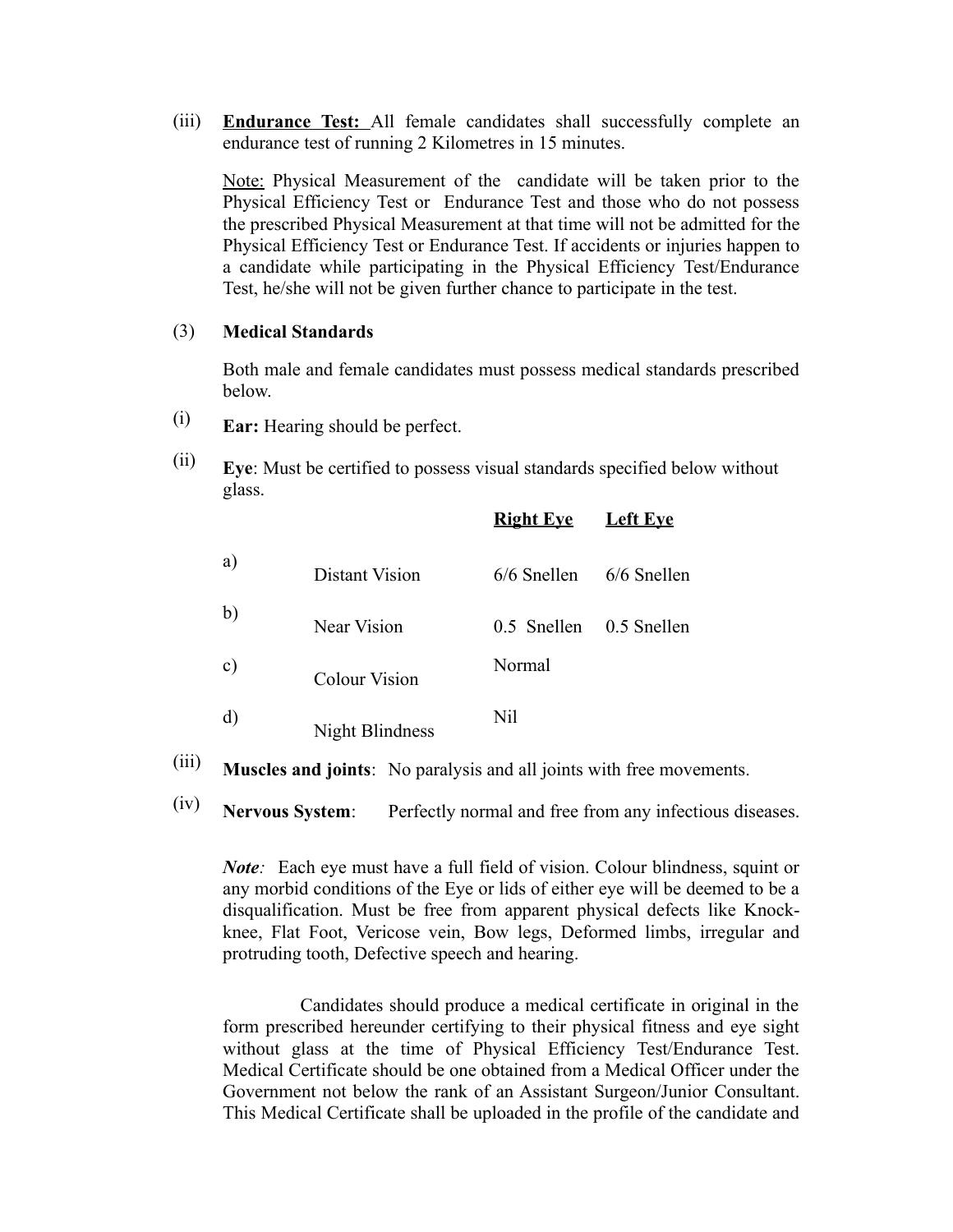the original shall be produced at the time of certificate verification.

#### **FORM OF MEDICAL CERTIFICATE**

 I have this day, medically examined Sri/Smt/Kum. ........ .............................................. (Name & Address) and found that his/her hearing is perfect, his/her muscles and joints are free from paralysis and all joints are with free movements and his/her nervous system is perfectly normal and free from any infectious diseases which would render him/her unsuitable for government services. He/She in free from physical defects such as Knock- knee, Flat foot, Varicose vein, bow legs, deformed limbs, irregular and protruding tooth, defective speech and hearing. His/her age according to his/her own statement is …............... and by appearance is …................................... and his/her standards of vision is as follows.

#### **Standards of Vision**

#### (without glasses)

|     | <b>Right Eye</b>          |                                                                        | <b>Left Eve</b>  |  |
|-----|---------------------------|------------------------------------------------------------------------|------------------|--|
| i)  | Distant Vision<br>Snellen | $\ldots$ Snellen                                                       |                  |  |
| ii) | Near Vision Snellen       |                                                                        | $\ldots$ Snellen |  |
|     | iii) Field of Vision      |                                                                        |                  |  |
|     |                           | (Specify whether field of vision is full or not Futries such as Normal |                  |  |

(Specify whether field of vision is full or not. Entries such as Normal, Good etc are inappropriate here)

- iv) Colour Vision ................................
- v) Night Blindness ................................
- vi) Squint ................................
- vii) Any morbid condition of the eyes or lids of either eye ………………………….

He/She is physically fit for the post of Beat Forest Officer in the Forest Department.

Place: Signature Date : Name and Designation of the Medical Officer

 *(Office Seal)*

*Note: Details regarding standards of vision should be clearly stated in the Certificate as given above and vague statement such as Vision*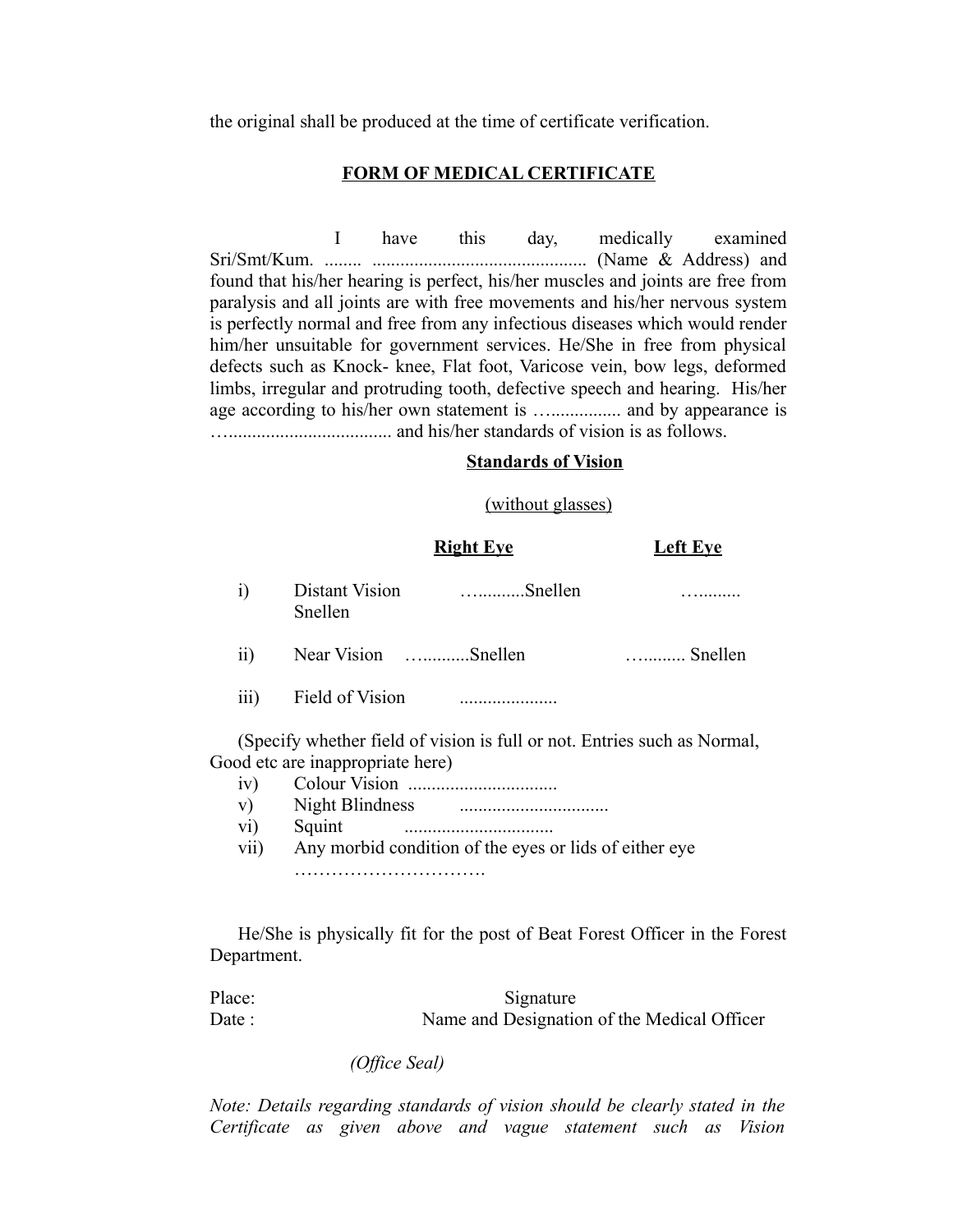*'Normal/Good/Average' will not be accepted. Specification for each eye should be stated separately. If the specification are not as indicated above, the officer issuing the Certificate should certify whether the candidate has got better standards of vision or worse standards of vision as the case may be, otherwise the Certificate will not be accepted.*

- 8. Candidates shall undergo training for one year in any of the forest training schools. The probation of those who do not successfully complete this training course will be terminated and they will be discharged from service.
- 9. Candidates appointed by Direct Recruitment shall be on probation for a total period of 2 years on duty within a continuous service of 3 years.
- 10. Candidates having 'A', 'B' & 'C' certificate of NCC will be given weightage marks at the rate of 2%, 3% and 5% respectively, vide G.O (Ms) No.112/2007/HEdn. Dated 21.08.2007.

# **11. Mode of submitting applications:-**

Candidates must register as per 'ONE TIME REGISTRATION' with the official Website of Kerala Public Service Commission viz., [www.keralapsc.gov.in](http://www.keralapsc.gov.in/) before applying for the post. Candidates who have registered can apply by logging on to their profile using their User-ID and password. Candidates must click on the 'Apply Now' button of the respective posts in the Notification Link to apply for a post. The Photograph uploaded should be one taken on or after 31/12/2010. Name of the candidate and the date of taking photograph should be printed at the bottom portion. The photograph once uploaded meeting all requirements shall valid for 10 years from the date of uploading. There is no change in other instructions regarding the uploading of photographs. No application fee is required. Candidates shall take a printout of the application by clicking the link 'Applications' in their profile. Candidates are responsible for the correctness of their personal information and secrecy of password. Before the final submission of the application, candidates must ensure correctness of the information they have entered. They must quote the User-ID for further communication with the Commission. Application submitted is provisional and cannot be deleted or altered after submission. The application will be summarily rejected if noncompliance with the notification is found in due course of processing. Documents to prove qualification, Experience, Community, age etc. have to be produced as and when called for.

**12.** Appropriate Disciplinary action as per Rules of procedure Rule 22 shall be initiated against those candidates who submit applications with bogus claims of qualification regarding education, experience etc and submit confirmation for writing examination irrespective of whether they are present or absent for the examination.

**13.** Last date of submission of applications :**21/10/2020** Wednesday upto 12 midnight.